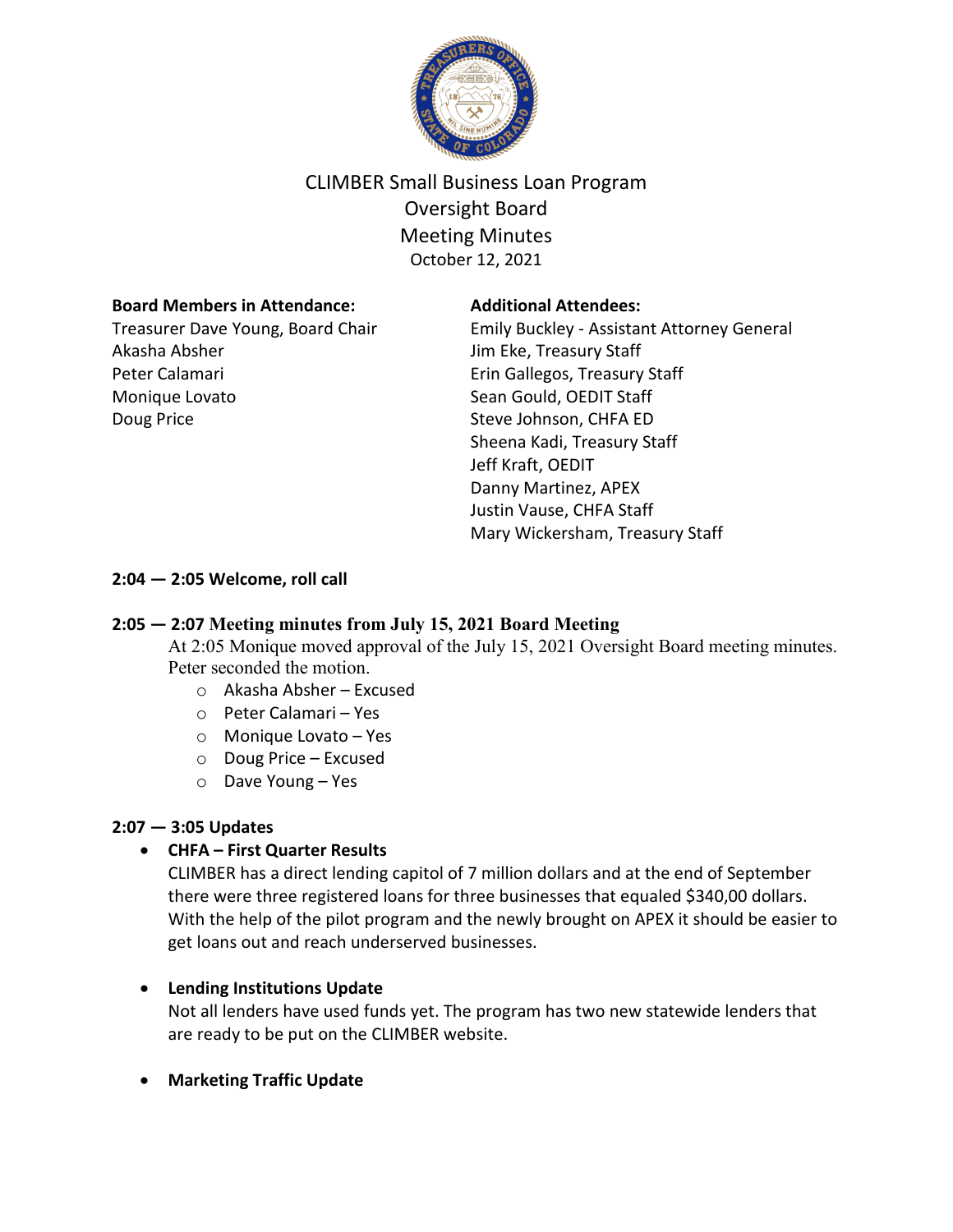CLIMBER Small Business Loan Program Oversight Board Meeting Minutes October 12, 2021 Page 2

> The television and radio ads have continued to run, and the Spanish language ads started about a month ago. Staff does not have data on the television and radio ads, but the social media ads have seen a .014 success rate.

## • **Expansion of the Outreach Plan**

Danny introduced himself and APEX. APEX has been working on the expansion and outreach plans for around two weeks. Additionally, they have been working hard to engage small businesses, follow up on leads and help the businesses fill out paperwork for the lenders.

### • **Second Drawdown of Capital First Tranche**

The end of the first tranches first draw is December 1st. Staff has requested the remaining funds from the first draw and the funds for the second draw. The funds have not been received but should be soon.

### • **OEDIT TA Staffing**

This past session the General Assembly appropriated forty million dollars to OEDIT for a startup loan program. The audience for this program is complimentary to the CLIMBER fund. OEDIT has hired a program manager and an outreach manager. Jeff introduced the new outreach manager Marvin Earl. Marvin Earl addressed the Board, and they had a discussion on how they may be able to work together.

#### **3:05 – 3:13 TA Call Center Staff Request**

It has come to CHFA, OEDIT and the Treasuries attention that there is not a good resource in place for website questions to be answered. Staff is asking the board to approve hiring someone at OEDIT through the TA fund. If the Board does this CLIMBER would have to front load the first year's salary of the employee.

At 3:13 Doug moved approval of the request. Monique seconded the motion.

- o Akasha Absher Excused
- o Peter Calamari Excused
- o Monique Lovato Yes
- o Doug Price Yes
- o Dave Young Yes

# **3:13 – 3:31 CLIMBER Product Design, Page 8, CLIMBER Use of Funds: Adding Equipment Eligibility**

There has been some confusion regarding the verbiage in the CLIMBER use of funds regarding equipment eligibility. Staff would like to eliminate this question by changing the verbiage.